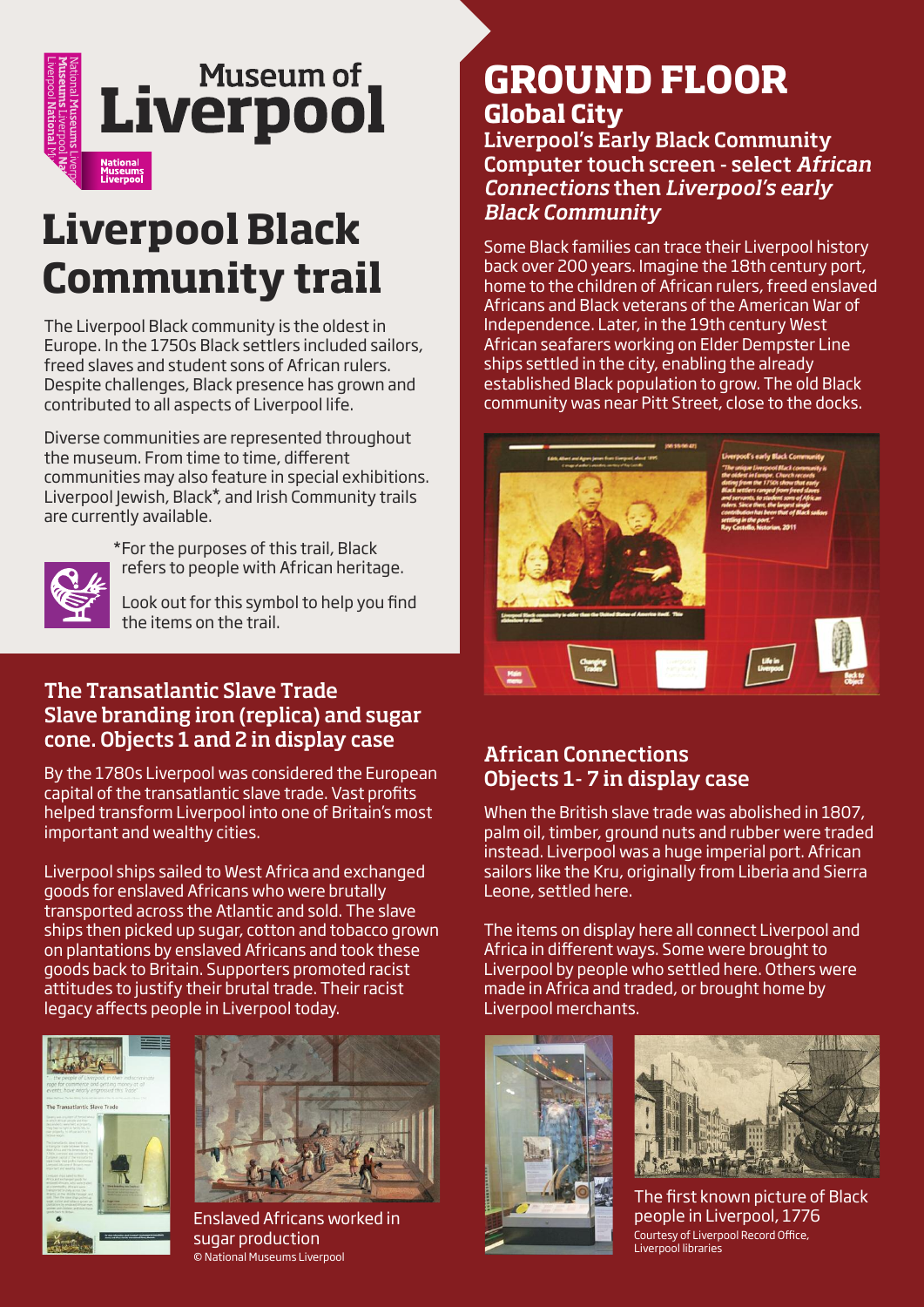# **GROUND FLOOR The Great Port Dock People**

**Image 20, Dick Benson, Liverpool Cartage Company**

Liverpool's Black community has a strong seafaring tradition. Whilst some local people faced

discrimination at the docks, others, like carter Dick Benson were wellrespected and enjoyed long careers working there.





 Dick Benson and his horse moved goods from the docks.

# **FLOOR ONE City Soldiers King's Regiment Film – sport section See the large screen above you**

Kingsman Harrison was one of several Black boxers in the successful boxing team that won several army championships during the early 1980s. Black soldiers have served in the King's Regiment as long ago as the First World War. However, the Regiment and the museum have very little material to reflect this and we are actively collecting objects and stories connected to Black Kingsmen.



Kingsman Harrison, out-boxing Private Flinter at the Army Inter Unit Boxing Championships, 1982.

## **FLOOR TWO The People's Republic**

**Leaving your mark on Liverpool James Clarke medals, certicate and ipbook. Object 3 in display case**

Originally from British Guiana (now Guyana), James Clarke was a champion swimmer and police boxing coach. He saved many people who were drowning in the Mersey and canal. He also taught local children to swim.



Courtesy of Martin Clarke

**Working and Health The right to work Listen to the Painting with Claire Dove, MBE Select number 4**

In the 1980s Claire Dove faced racism in her hunt for a job. Her response? Claire co-founded the Women's Technology and Education Centre (WTEC) to provide training for low paid and



unemployed women. Today the centre, now Blackburne House, has helped around 20,000 women.

> $\mathcal{D}$   $\circ$  $\mathcal{D}$  $\Omega$  $\Omega$  $\Omega$



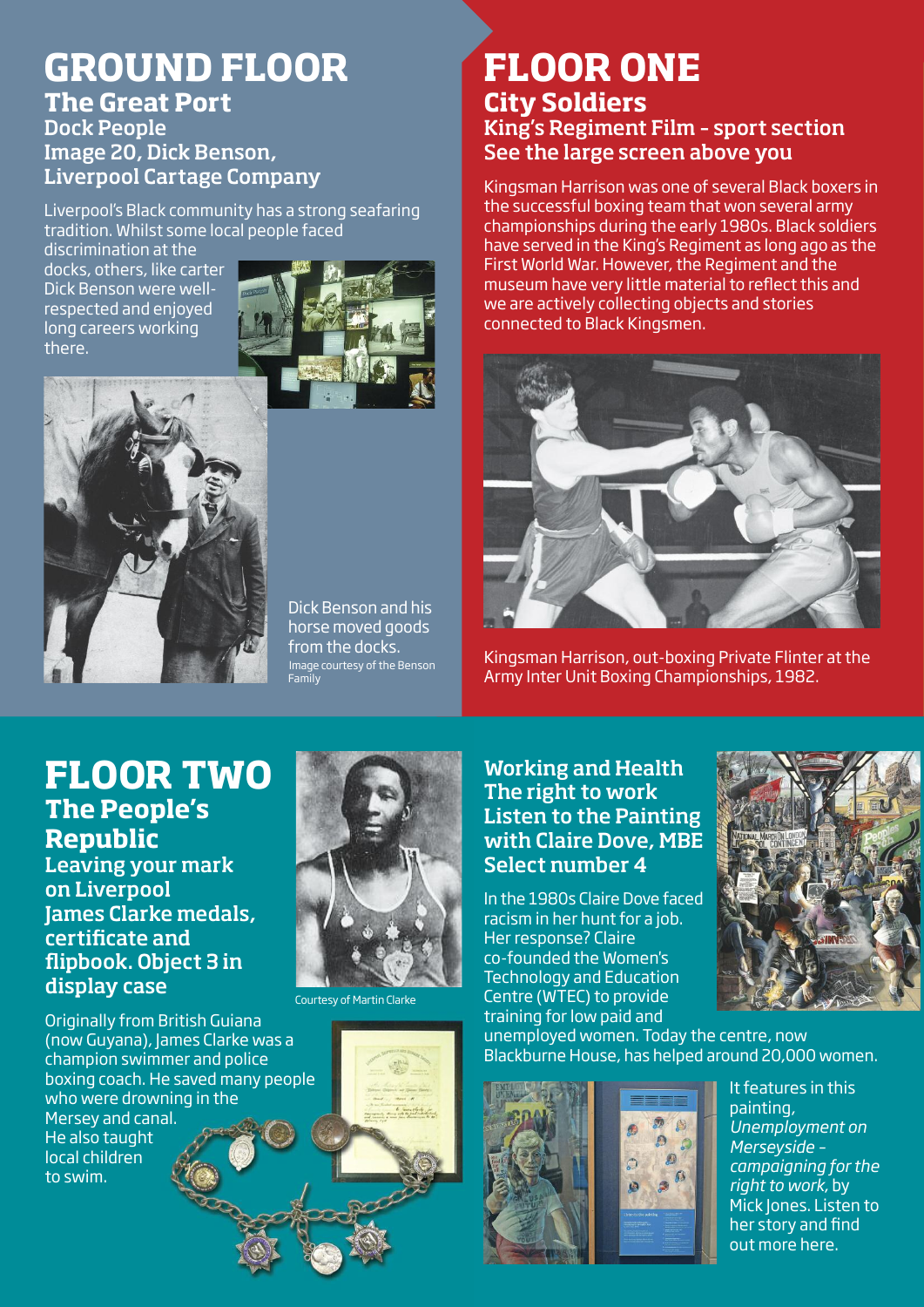## **FLOOR ONE History Detectives Timeline (section 1900 to present) Racial Tensions**

After the First World War around 5000 Black people lived in Liverpool. As servicemen returned home looking for jobs,

community tensions grew. Riots broke out and a mob attacked a Black seafarers' boarding house. 24 year old Charles Wooton was chased to Queens Dock and murdered. No arrests were made.

#### **Timeline** *'Liverpool 1981'* **– an edited version of a lm made by Liverpool lmmaker Bea Freeman in 1984**

In 1981 getting a job or moving outside of the Liverpool 8 area was hard if you were Black. Black and white residents fought back against unemployment, racism and police harassment in riots in Liverpool 1 and 8,



later known as the 'Toxteth Riots'. Organisations like Merseyside Community Relations Council supported local people.

#### **The Merseyside Map Computer touch screens Liverpool Transatlantic Slavery Trail select** *trails icon* **then** *Slavery* **and** *Go to Trail*

Where in Liverpool were ships used in the transatlantic slave trade repaired? Which Liverpool street was named after a co-founder of the Liverpool Committee for the Abolition of the Slade Trade? Which important building has a frieze with visual references to the "African Trade" including elephant heads, crocodiles and Black African heads? Discover this and much more here.



#### **Finding a voice** *'The Other'* (film)

Discover more about Liverpool's past with this film by Derek Murray and Curtis Watt. They explore how discrimination based on religion and ethnicity has shaped the city for more than 200 years.





In 2005 promising student Anthony Walker was murdered in Huyton, on the outskirts of Liverpool because he was Black and walking with his white girlfriend. His mum and sister, Gee and Dominique Walker, established a special Foundation to celebrate Anthony's life and challenge racism.

> *Colour Blind* was filmed in Liverpool to be shown in local schools to spread the anti-racism message in Anthony's memory.



**Anthony Walker Anthony Walksburgh** 

all Tournam rt<br>s Creative Ar **H** Experie

2009 // 8th-9th August